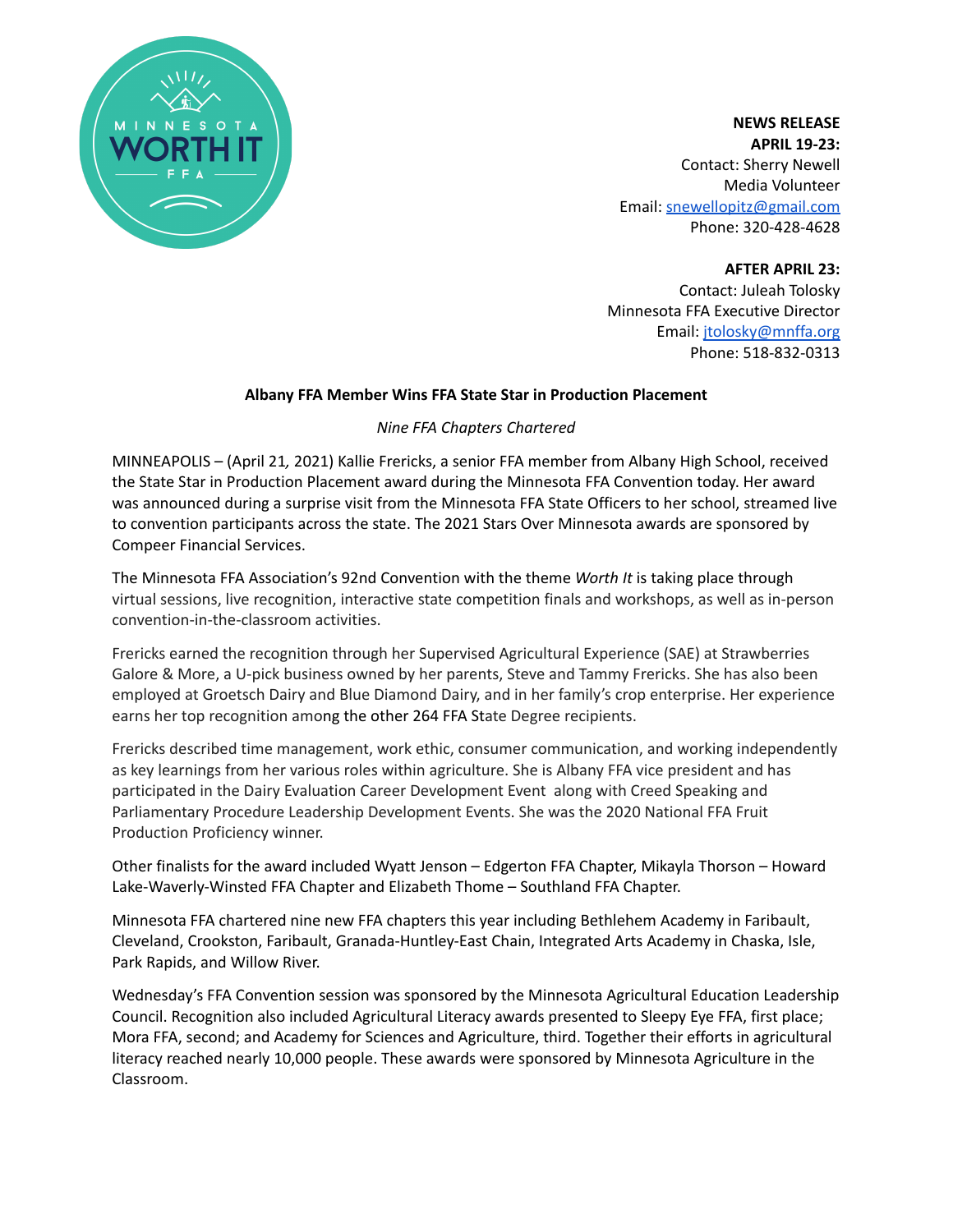Supervised Agricultural Experience state winners in the categories of Natural Resources and Environmental Service Systems were recognized, along with Agriscience Fair participants in those categories.

Natural Resources and Environmental Service Systems Proficiency winners included:

- Agriscience Research Integrated Systems Darrin Williamson, Atwater-Cosmos-Grove City, sponsored by the Minnesota Grain and Feed Association;
- Environmental Science and Natural Resources Management Andy Krohnberg, United South Central, sponsored by Johnson Outdoors;
- Forest Management and Products Joseph Fisher, Academy for Sciences and Agriculture, sponsored by Vermeer Sales and Service;
- Outdoor Recreation Hunter Dow, Silver Bay, sponsored by Enbridge; and
- Wildlife Production and Management Lance Sawatzky, Kerkhoven-Murdock-Sunburg, sponsored by George and Mary Peichel.

Gold Award winners in the Agriscience Fair were Kaylee Wiink, Hancock; Simeon Rinne and Lindsey Christenson, both from the Academy for Sciences and Agriculture.

In her retiring address, Anna Euerle of Litchfield FFA, FFA State Reporter, told members they should recognize what makes them feel at home in order to seize new opportunities. Euerle, who describes herself as an introvert, shared her experience of overcoming her own reluctance to attend FFA Greenhand Camp during her speech entitled "I Just Want to Go Home."

"Getting out there and taking advantage of every opportunity possible eliminates those 'what ifs' and turns them into memories made," she said.

Convention participants were introduced to eight new FFA Region Presidents. They include:

Region I - Caidyn Johnson, of Fertile-Beltrami High School;

Region II - Jacob Anderson, of Grand Rapids High School;

Region III - Rylee Erickson, of Hancock High School;

- Region IV McKayla Carlson-Hughes, of Braham High School;
- Region V Natalie Beckendorf, of Renville County West High School;

Region VI - Marissa Johnson, of Tracy Area High School;

Region VII - Emma Kuball, of Waterville-Elysian-Morristown High School; and

Region VIII - Anne Simpson, of Pine Island High School.

The session also highlighted 13 high school FFA members who have committed to college courses that will prepare them to become agriculture educators upon graduation. A workshop corresponding to the "Teach Ag" effort was also part of the day's activities.

In addition, tributes to agricultural education teachers and FFA advisors were given by FFA members from across the state.

The Minnesota FFA Foundation Board of Trustees presented a Media Award for support of FFA to Michelle Rook, anchor with AgWeek and farm broadcaster with WNAX in Yankton, South Dakota.

FFA Chapters in schools across Minnesota participated in convention activities today such as a drawing to win a set of chapter jackets, service projects and efforts promoting the day's theme, *Tomorrow is Worth It!*